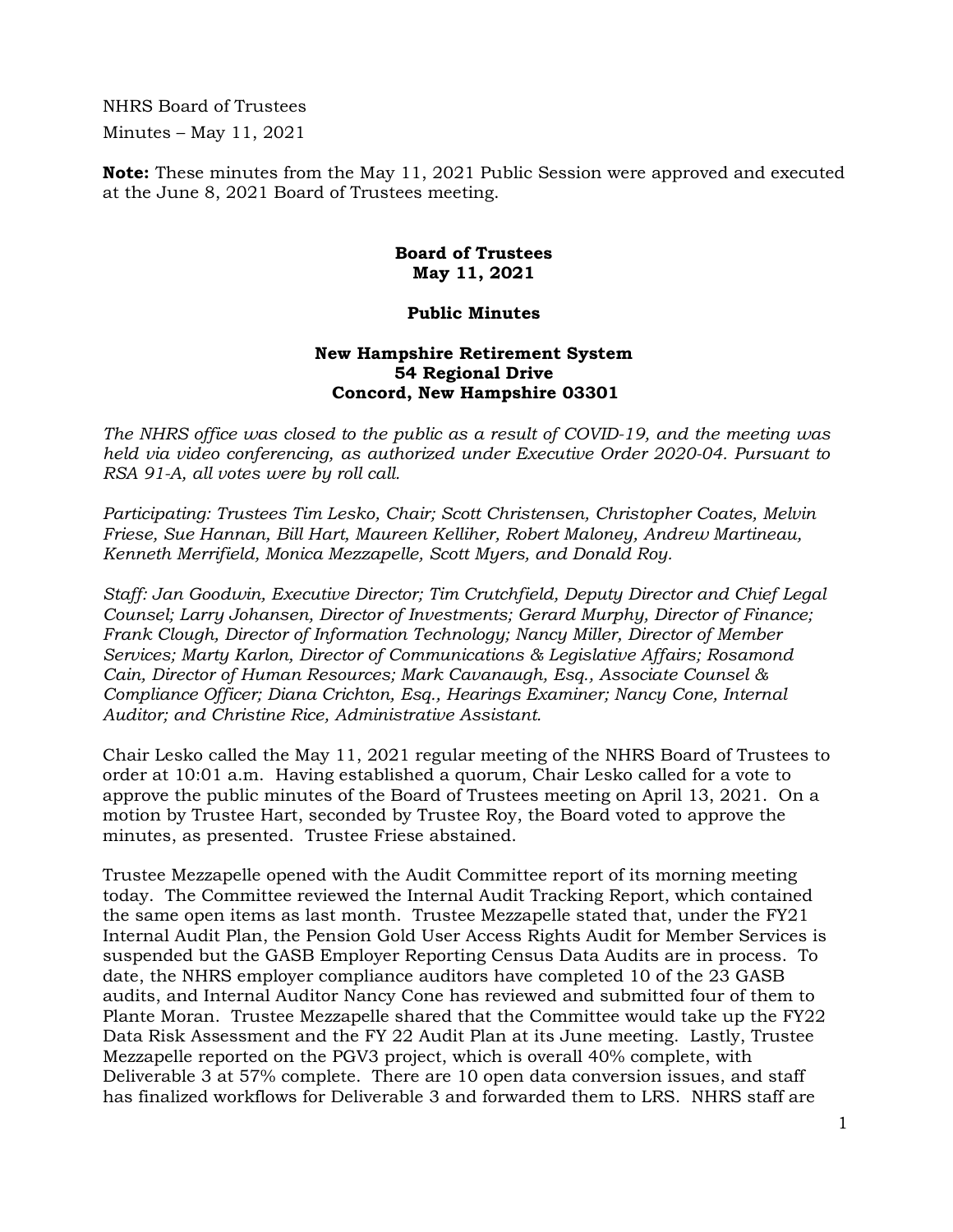also working with a project consultant to finalize an employer rollout plan, and once finalized, it will move to the PGV3 implementation team for review.

Trustee Roy gave the Governance Committee report, noting the Committee had not met since the last Board meeting, but would meet in June to discuss the annual review of cyber insurance coverage, including quotes from several carriers.

Trustee Kelliher presented the report on the Independent Investment Committee (IIC, Committee), which met on April 23, 2021. At that meeting, Mr. Johansen, Director of Investments, gave a review on investment returns over various time-periods, discussed the Work Plan, and updated the Committee on asset allocations and liquidity. The Committee unanimously voted to approve the first quarter of the FY 2022 Work Plan.

Next, the IIC voted to extend the System's contract with Walter Scott, a \$450 million Global Equity Investment Manager, who presented at its March meeting, as part of the two-year contract renewal process. Ms. Kelliher reported that Wellington Management, who manages a \$206 million emerging markets equity portfolio on behalf of NHRS, gave a presentation as part of its two-year contract renewal process, and the IIC will vote on the renewal at its May 21, 2021 meeting.

Following Wellington's presentation, the System's investment consultant, Callan, gave a Portfolio Structure Review, providing a range of alternative structures for each of the public asset classes held in the portfolio. Callan determined that NHRS' fixed income portfolio was sufficient and did not recommend any changes. The Committee will further discuss the System's US equity and non-US equity portfolios, and the portfolios' current benchmarks, at its May meeting.

Mr. Johansen updated the Board on the System's total fund performance, noting the ongoing, dramatic improvement since June 30, 2020. NHRS was up 19%, for fiscal year-to-date, as of March 31, 2021; 30.3% over the last 12 months; 8.9%, at three years; and 10%, at five years. Peer results will be available later this month, but as of December 31, 2020, for 3, 5, and 10 years, NHRS was in the second quartile. He reported that all asset classes are close to target and well within range. As of March 31, 2021, assets are at \$10.6 billion.

Trustee Myers provided the Legislative Committee report, stating the Governor signed House Bill 173 in April, and the bill, which requires that the IIC list the investment fees in its quarterly report and post it on the NHRS website, goes into effect in June. Staff are working on a template for this report. He reported on House Bill 130, which clarifies how NHRS applies the state retiree insurance premium, as determined by the Department of Administrative Services (DAS), for eligible retirees and beneficiaries of the medical subsidy. This NHRS-requested bill passed the House and is now with the Senate, where action on it is required by early June. The Senate tabled House Bill 141, a bill that would allow counties to exempt its county administrators from mandatory membership in the System. The Senate also tabled Senate Bill 72, which would have had the state contribute 15% toward the retirement benefit for municipal teachers, fire, and police. In closing, Trustee Myers noted that the Committee would continue to monitor any amendments to bills.

Trustee Coates provided the Benefits Committee report, stating it had met on April 19, 2021, mostly in non-public, to review recoupment and appeal matters. No voting occurred during the non-public session, and the Committee took no action during its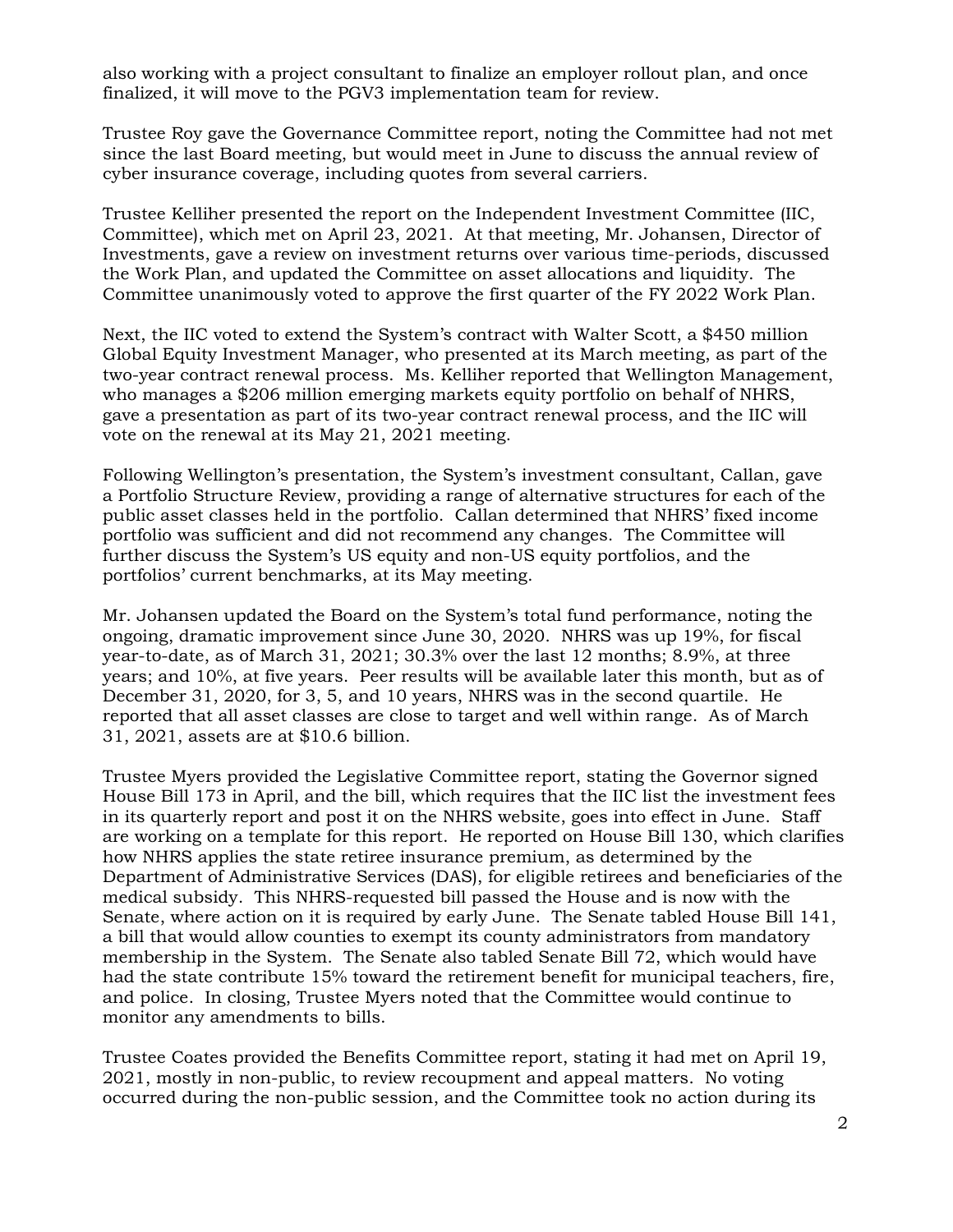public session. The Committee expects to meet prior to the June Board meeting.

Trustee Hart gave an update on the PPCC, stating it had not met since last month, but plans to meet prior to the June Board meeting, to discuss FY22 non-union compensation and staffing levels.

Trustee Christensen gave the Ad Hoc Real Estate Committee report, noting it met on April 15, 2021, to review the proposal for NHRS to purchase property at Granite Place, and briefly met again on May 10, 2021. After having engaged the System's Real Estate Investment Manager, Townsend, and requesting more information from the property owner in March and not receiving it, the Committee voted at its April meeting to reject the proposal. Chair Lesko thanked the Committee members for their service.

Next, as requested at last month's Board meeting, Executive Director Jan Goodwin, and Marty Karlon, Director of Communications and Legislative Affairs, presented to the Board, "NHRS: Past, Present & Future," a chronology of significant developments impacting the pension system over the years and an update on recent developments, followed by a brief question-and-answer period with the Trustees.

Then, Ms. Goodwin provided her operating report, noting that KPM performance over the past few months had fallen below the 95% benchmark. In April, the KPMs landed at 90.48%. She reported that a re-assessment of the KPMs is under way to determine whether revisions are necessary to account for seasonal workloads, or for other reasons, such as staff vacancies. She then noted that staff continue to make progress on items on the Executive Action Plan.

Next, Ms. Goodwin gave a review of the customer satisfaction surveys, and addressed the first iteration of a dashboard report on Contact Center activities.

Trustee Christensen asked about the Legislative Performance Audit and Oversight Committee (LPAOC, Committee) approaching NHRS last month about a potential investment performance audit. Ms. Goodwin responded that staff met with the Committee and presented follow-up information, as requested, adding that the System has not received any follow-up questions to date and the LPAOC has not scheduled its next meeting.

Chair Lesko commented that, as a member of the Audit Committee, and Board Chair, he appreciated Executive Director Goodwin for informing him of LPAOC's interest, and for her transparency.

Next, Mr. Crutchfield presented his Legal report, noting that Legal has been working with Finance as part of the annual retiree reporting process, with regard to the participating employers who have NHRS retirees working for them. These employers are statutorily required to provide the total hours and earnings of their employed retirees for the prior calendar year, by February 15, or face possible fines. There are three noncompliant employers, who staff have repeatedly reached out to via phone and emails, but to no avail. Therefore, staff will issue a letter to these employers regarding possible fines, as required by statute. He concluded his report on the aforementioned GASB Audit Reports, noting that Nancy Cone foresees audit completion and submission occurring by mid-July.

Following the Legal report, Mr. Murphy gave a brief overview of the NHRS spending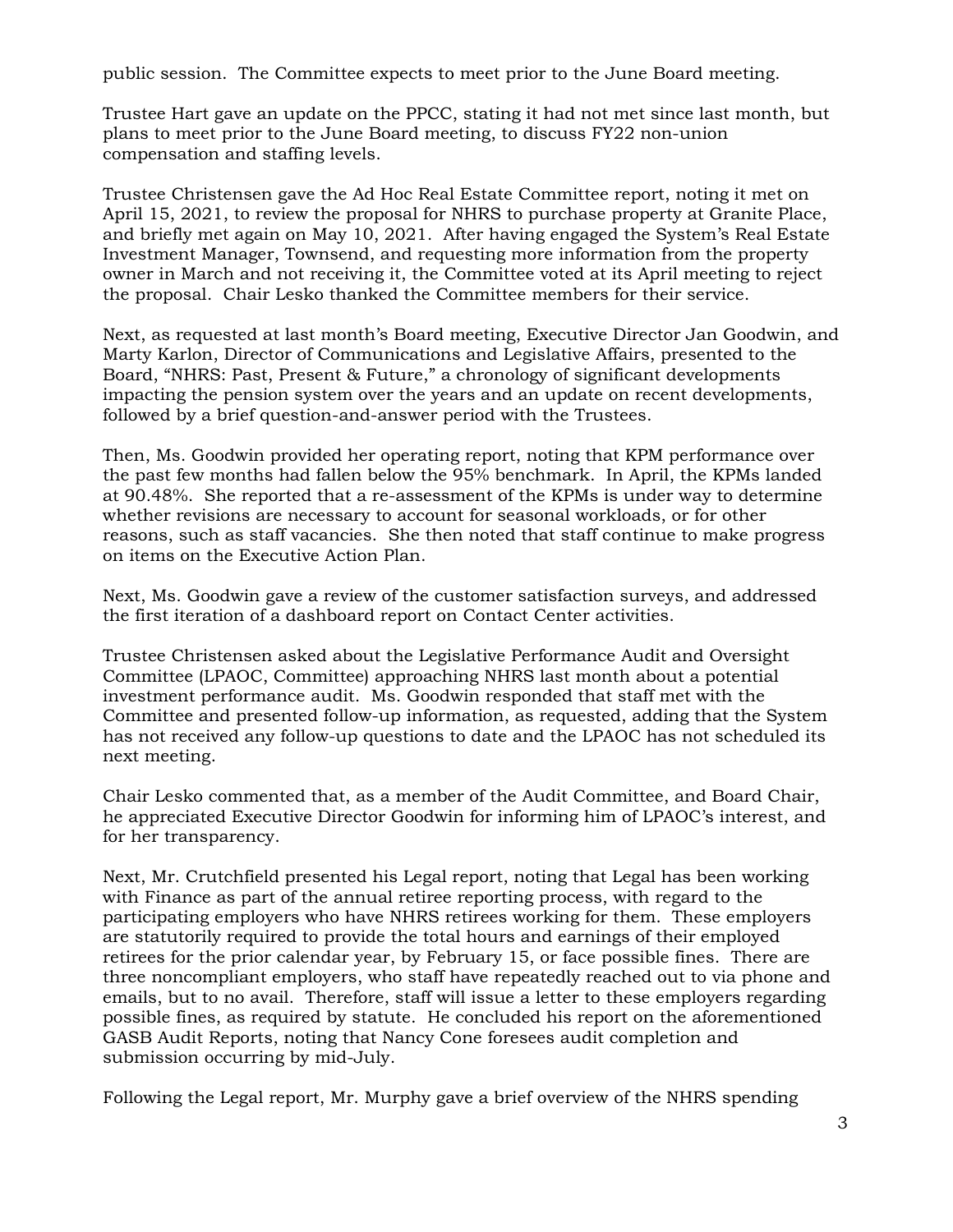management process, and directed the Board's attention to the preliminary FY 22 Trust Fund Budget. He presented a comprehensive explanation, including a description of, and a schedule for, the four components of the NHRS Trust Fund Budget, an outline of the proposed incremental changes from the FY 21 budget, and the interplay with the FY 22-23 Statutory Budget, which the Board had approved last September. A final version of the FY 22 Trust Fund Budget will come before the Board for action, at its June meeting.

Director of IT Frank Clough gave his report, updating the Board on various IT projects, including the firewall project, which he expects will be complete by month's end; a Web Application Firewall upgrade, to enhance protection for the System's information; the Microsoft Dynamics upgrade, to assist Finance with its reporting; and the monthly staff security trainings. In closing Mr. Clough noted that NHRS is looking into a product called Social Miner, which is a pop-up box used on websites to answer questions 24/7.

Director of Member Services Nancy Miller presented her report, noting an update to staffing of an added Member Accounts Specialists position, which would primarily focus on Employer Audit correction work. She noted that Member Services continues to devote significant time to various PGV3 items, including, working on Deliverable 3 (D3) User Acceptance Testing (UAT) planned for mid-August, and the related challenges with the upcoming Phase 2 of the COVID transition plan, and coordinating with LRS to be potentially on site for the UAT. Member Services is also working with HR and the Contact Center in preparing safety protocols for Phase 2 and limited in-person meetings with staff and stakeholders.

On an administrative note, Ms. Miller informed the Board of the Judicial Retirement Plan's (JRP) upcoming meeting, during which she expects there will be a vote to change from NHRS, its current third-party administrator, to another entity, likely prompting work for Member Services, LRS, and IT to coordinate moving data files to the new vendor.

Mr. Karlon gave his PIO report, noting that his department was about to send out a promotional email to inform service-retirement-eligible members of the pre-selection option, which allows them to designate a better benefit for their beneficiaries should they die while still working. This is an effort to expand on the existing information provided in NHRS's educational materials on the subject, and in response to unsuccessful legislation proposed earlier this year to modify the pre-retirement death benefits available to married members. He noted it would be an annual mailing to keep members regularly informed of the benefit. PIO also plans to develop additional stand-alone notices, separate from its quarterly newsletters, to create more awareness of particular information that is available for members, retirees, and employers on the NHRS website. He reported that the System has nearly 60,000 subscribers to NHRS emails, up from 7,000 in 2010.

Next, Rosamond Cain, Director of Human Resources, presented her report, noting she is currently working on filling three positions, one in Member Services, the internal auditor, and one on the PGV3 team, respectively. Ms. Cain added that NHRS is waiting for a report from Fusion Cell, following its recent walk-through to assist NHRS with its COVID transition plan. Lastly, she noted that she expects to have an updated NHRS handbook to present for the June Board meeting.